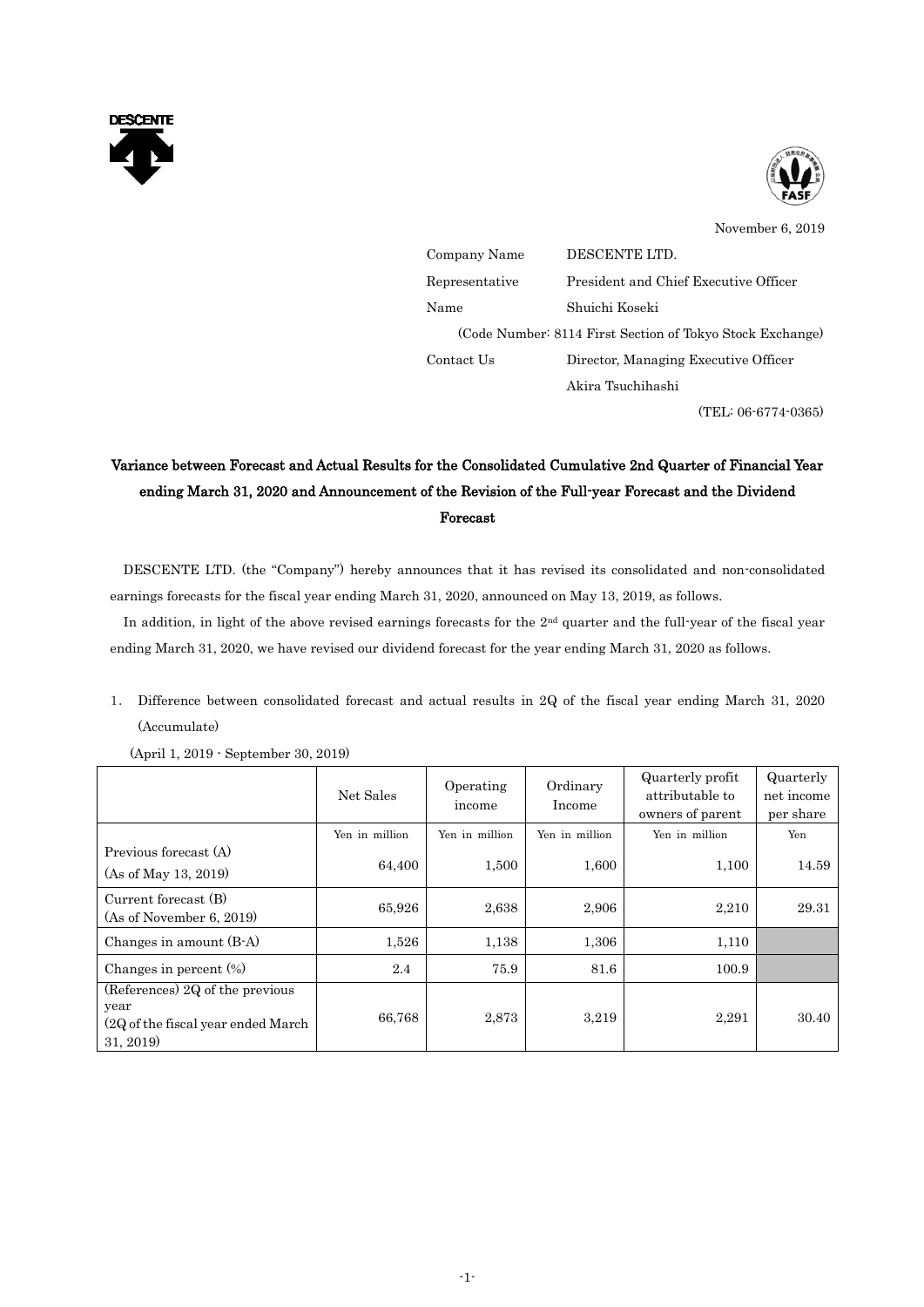## 2. Revision of full-year consolidated earnings forecast for the fiscal year ending March 31, 2020 (April 1, 2019 - March 31, 2020)

|                                                                                   | Net Sales      | Operating<br>income | Ordinary<br>income | Profit<br>attributable<br>to owners of<br>parent | Net income per<br>share |
|-----------------------------------------------------------------------------------|----------------|---------------------|--------------------|--------------------------------------------------|-------------------------|
|                                                                                   | Yen in million | Yen in million      | Yen in million     | Yen in million                                   | Yen                     |
| Previous forecast (A)<br>(As of May 13, 2019)                                     | 144,000        | 8,000               | 8,200              | 5,300                                            | 70.29                   |
| Current forecast (B)<br>(As of November 6, 2019)                                  | 130,800        | 1,100               | 1,200              | 700                                              | 9.28                    |
| Changes in amount (B-A)                                                           | (13,200)       | (6,900)             | (7,000)            | (4,600)                                          |                         |
| Changes in percent $(\%)$                                                         | (9.2)          | (86.3)              | (85.4)             | (86.8)                                           |                         |
| (References) Result of the previous<br>fiscal year<br>(Year ended March 31, 2019) | 142,443        | 7,935               | 8.458              | 3,944                                            | 52.31                   |

●Reasons for the Consolidated Earnings Forecasts Revision

### (1) Consolidated Cumulative 2nd Quarter

Sales exceeded the previous forecast mainly due to better sales performance at DESCENTE JAPAN LTD. and DESCENTE KOREA LTD. Operating income, ordinary income and quarterly profit attributable to owners of parent also exceeded the previous forecast, primarily due to reductions in SG & A expenses of the Company, DESCENTE JAPAN LTD. and DESCENTE KOREA LTD.

### (2) Consolidated Full-year

Sales are expected to be significantly lower than the previous forecast, mainly due to the poor performance of DESCENTE KOREA LTD. in the second half (from July to December) and the inability to foresee improvements in the important winter season business. A review and shedding of SG & A expenses, including reductions in advertising and sales promotion expenses, failed to cover a decline in gross profit that resulted from a significant decline in net sales, as a result, operating income, ordinary income, and profit attributable to owners of parent are also expected to fall short of the projections announced in the previous fiscal year.

| 3. Difference between individual non-consolidated forecast and actual results of 2Q of the fiscal year ending March |
|---------------------------------------------------------------------------------------------------------------------|
| 31, 2020 (Accumulate) (April 1, 2019 · September 30, 2019)                                                          |

|                                                                                          | Net Sales      | Ordinary income | Quarterly net<br>profit | Quarterly net<br>income<br>per Share |
|------------------------------------------------------------------------------------------|----------------|-----------------|-------------------------|--------------------------------------|
|                                                                                          | Yen in million | Yen in million  | Yen in million          | Yen                                  |
| Previous forecast (A)<br>(As of May 13, 2019)                                            | 5,900          | 500             | 400                     | 5.31                                 |
| Current forecast (B)<br>(As of November 6, 2019)                                         | 6,264          | 1,125           | 848                     | 11.25                                |
| Changes in amount (B-A)                                                                  | 364            | 625             | 448                     |                                      |
| Changes in percent $(\%)$                                                                | 6.2            | 125.0           | 112.0                   |                                      |
| (References) 2Q of the previous year<br>(2Q of the financial year ended)<br>March, 2019) | 5,873          | 1,568           | 1,204                   | 15.97                                |